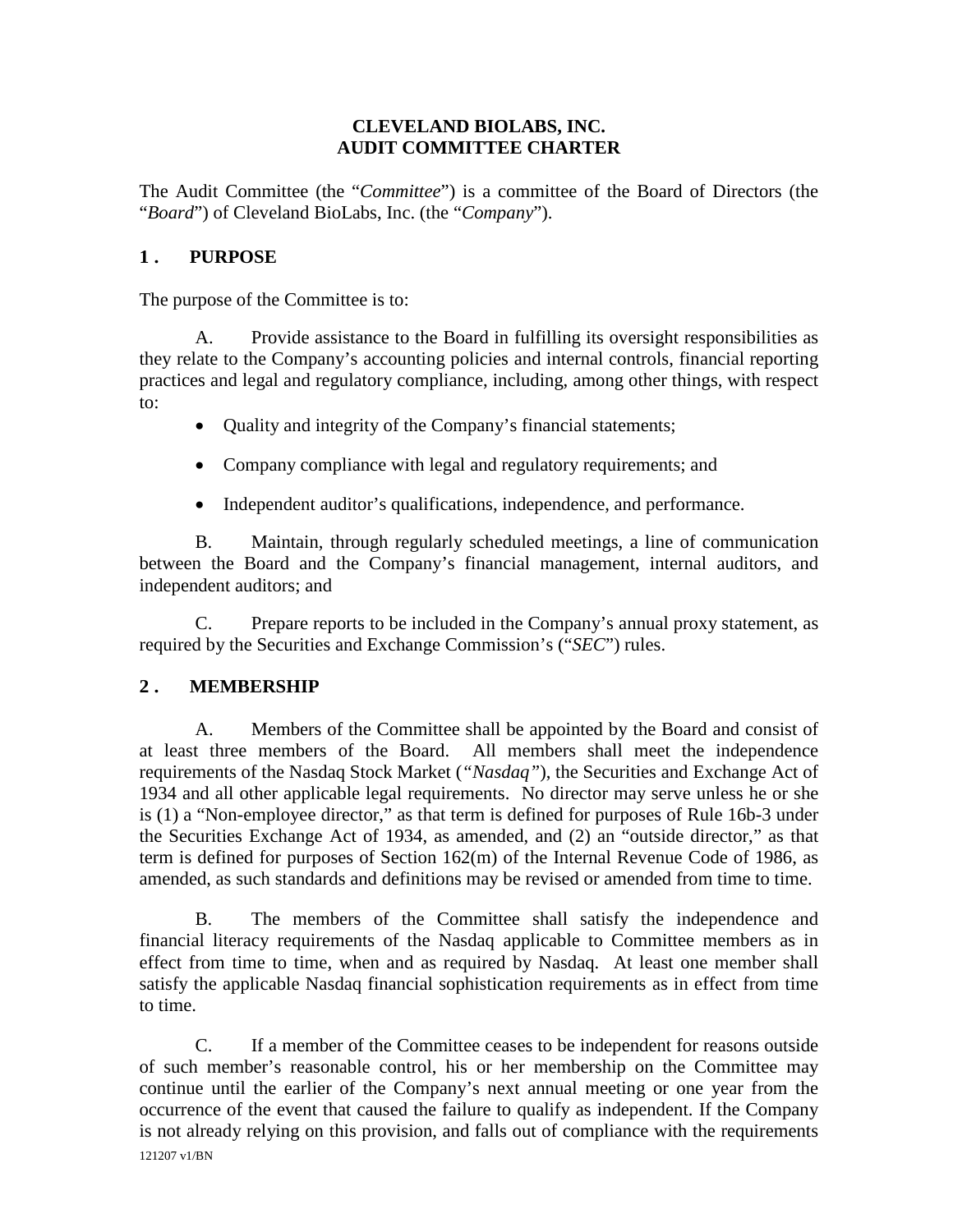regarding audit committee composition due to a single vacancy on the Committee, then the Company will have until the earlier of the Company's next annual meeting or one year from the occurrence of the event that caused the failure to comply with this requirement. The Company shall provide notice to Nasdaq immediately upon learning of the event or circumstance that caused the noncompliance, if it expects to rely on either of these provisions for a cure period. The Company shall also be entitled to rely on and utilize any cure provisions relating to the independence of the members of the Committee and the composition of the Committee to the extent permitted under the rules and regulations of the SEC and Nasdaq.

D. Members of the Committee shall serve until their successors are appointed or until their earlier death, resignation, or removal. Members of the Committee may be removed by the Board in its discretion. In event of vacancy on the Committee, the Board shall appoint an independent director to fill such vacancy. Unless the Board elects a Chair, the members of the Committee shall elect a Chair by majority vote of the full Committee membership.

## **3 . DUTIES AND RESPONSIBILITIES**

The Committee shall have the following duties and responsibilities:

A. Financial Reporting. Review and discuss the quarterly and annual financial statements and Company disclosures under "Management's Discussion and Analysis of Financial Condition and Results of Operations" with management and the independent auditors. Based upon such review, determine whether the quarterly and annual financial statements should be included in the Company's quarterly and annual reports filed with the SEC. In connection with such review, the Committee will:

- Discuss with the independent auditors matters required to be addressed by Statement on Auditing Standards No. 16 (as may be modified or supplemented) and matters in the written disclosures required by Public Company Accounting Oversight Board ("PCAOB") rule 3526 relating to conduct of the audit.
- Review with the independent auditors and management the adequacy of the Company's internal controls, any significant findings and recommendations with respect to such controls, and the adequacy of disclosures about such controls.
- Review major issues regarding accounting principles and financial statement presentations, including any significant changes in the Company's selection or application of accounting or auditing principles or policies.
- Review reports required to be submitted by the independent auditor concerning: (i) all critical accounting policies and practices used; (ii) all alternative treatments of financial information within U.S. generally accepted accounting principles ("*GAAP*") that have been discussed with management,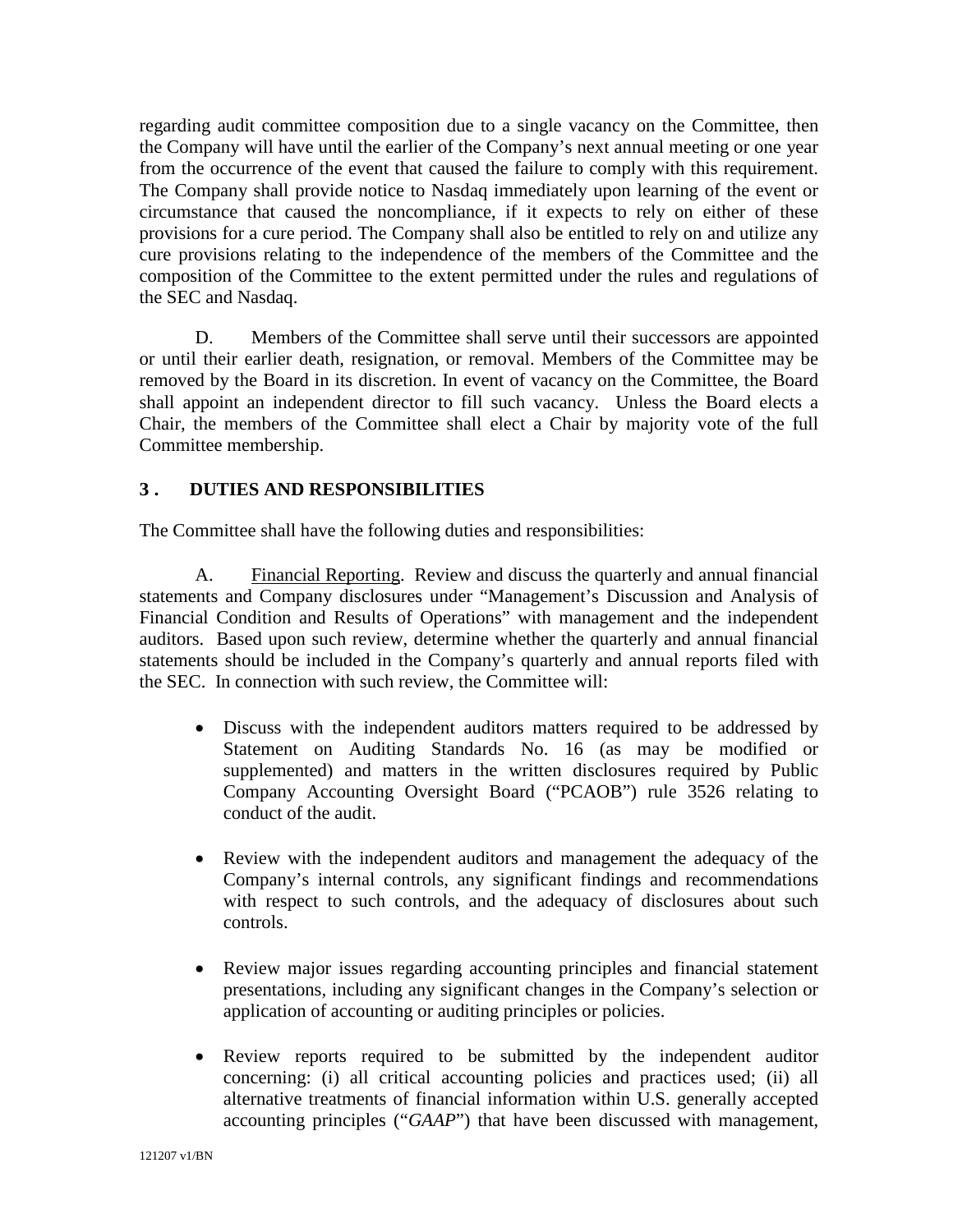the ramifications of such alternatives, and the accounting treatment preferred by the independent auditors; and (iii) any other material written communications with management.

- Review analyses prepared by management and/or the independent auditor setting forth significant financial reporting issues and judgments made in connection with the preparation of the financial statements, including analysis of the effects of alternative GAAP methods on the financial statements and the effects of regulatory and accounting initiatives, as well as off-balance sheet structures, on the financial statements of the Company.
- Discuss policies and procedures concerning earnings press releases and review the type and presentation of information to be included in them (paying particular attention to any use of "pro forma" or "adjusted" non-GAAP information), as well as financial information and earnings guidance provided to analysts and rating agencies.
- Review disclosures made to the Committee by the Company's CEO and CFO during their certification process for the annual and quarterly reports regarding any significant deficiencies in the design or operation of internal controls or material weaknesses therein and any fraud involving management or other employees, who have a significant role in the Company's internal controls.

B. Independent Auditor Oversight. The Committee has the direct authority and responsibility to appoint, retain, compensate, terminate, select, evaluate and, where appropriate, replace the independent auditors. In connection with this oversight, the Committee will:

- Appoint and replace (subject to stockholder approval or ratification, if deemed advisable by the Board) the independent auditors.
- Approve engagement terms and fees to be paid to the independent auditors.
- Meet with the independent auditors prior to the annual audit to discuss planning and staffing of the audit.
- Review and evaluate the independent auditors' performance, as the basis for a decision to reappoint or replace the independent auditors.
- Assess independence of the independent auditors. Annually, obtain confirmation and assurance as to the independent auditor's independence, including ensuring that they submit on a periodic basis (not less than annually) to the Committee a formal written statement delineating all relationships between the independent auditors and the Company. Discuss with independent auditors any disclosed relationships or services that may impact the objectivity and independence of the independent auditors and take appropriate action in response to the independent auditors' report to satisfy itself of their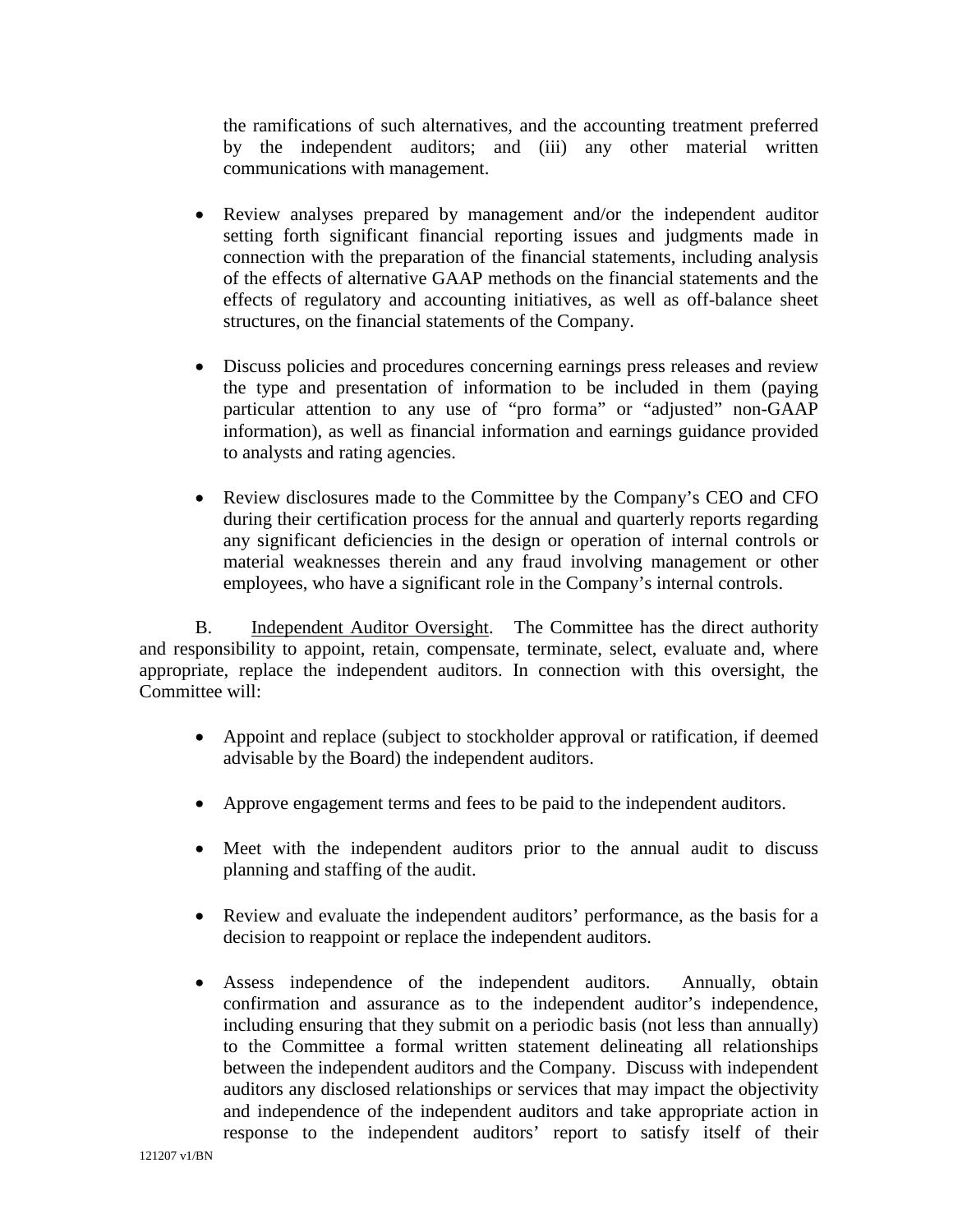independence.

- Assure regular rotation of the lead audit partner, as required by the Securities Exchange Act of 1934, as amended, and the rules and regulations promulgated thereunder (*"Exchange Act"*), and consider whether rotation of the independent auditor is required to ensure independence.
- Pre-approve all audit and non-audit services to be performed by the independent auditors and the related fees for such services, other than prohibited non-auditing services as promulgated under rules and regulations of the SEC (subject to the inadvertent *de minimus* exceptions in accordance with the Exchange Act).
- Set clear hiring policies for employees or former employees of the independent auditors, including but not limited to, as required by all applicable laws and Nasdaq listing rules.

C. Internal Controls. Review with the independent auditors the adequacy of the Company's internal controls, and any significant findings and recommendations with respect to such controls. In connection therewith, the Committee shall:

- At least annually, obtain and review a report by the independent auditors describing: the independent auditor's internal quality-control procedures; any material issues raised by the most recent internal quality-control review, or peer review, of the independent auditors, or by any inquiry or investigation by governmental or professional authorities, within the preceding five (5) years, with respect to one or more independent audits carried out by the independent auditors, and any steps taken to deal with any such issues.
- Resolve any differences in financial reporting between Company management and the independent auditors.
- Establish procedures for (i) receipt, retention and treatment of complaints received by the Company regarding accounting, internal accounting controls or auditing matters and (ii) the confidential, anonymous submission by employees of concerns regarding questionable accounting or auditing matters.

## D. Risk Management.

- Discuss policies and guidelines to govern the process by which risk assessment and risk management is undertaken, including reviewing annually the Company's insurance programs to assess the adequacy of coverage with respect to identified risks.
- Meet periodically with Company management to review and assess the Company's major financial risk exposures and the manner in which such risks are being monitored and controlled.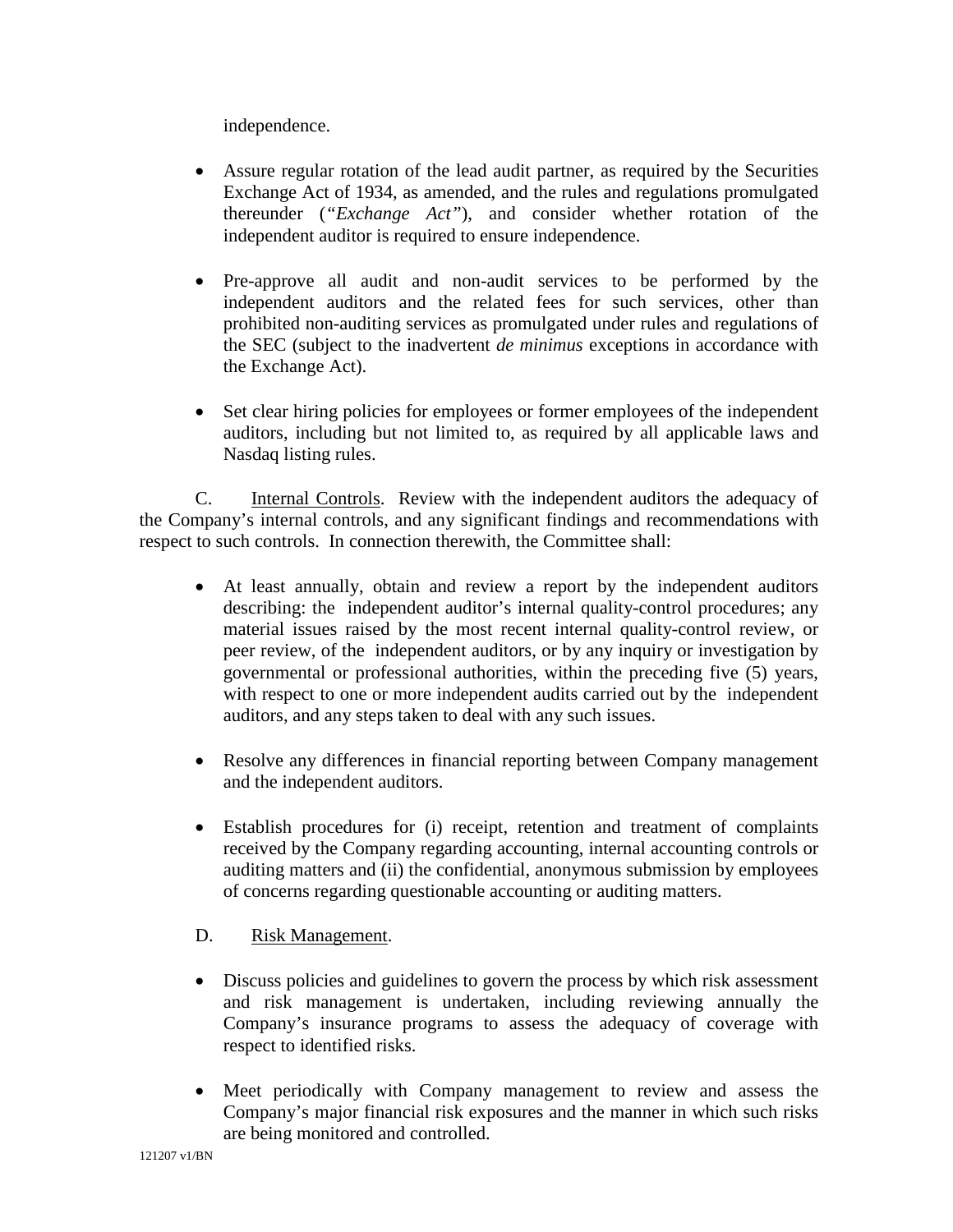### E. Code of Conduct.

- Obtain reports from Company management and the independent auditor that the Company is in conformity with applicable legal requirements and the Company's Code of Conduct and Code of Ethics for Senior Executives and Independent Directors.
- Advise the Board with respect to Company's compliance with applicable laws and regulations and codes of conduct.
- Review and administer Related Person Transaction Policy of the Company, including review and approval of all "related party transactions" requiring disclosure under SEC Regulation S-K, Item 404.
- F. Reporting
- Review periodically with Company legal counsel (i) legal and regulatory matters which may have a material effect on the financial statements, and (ii) corporate compliance policies or codes of conduct.
- Meet periodically (not less than annually) in separate executive sessions with each of the Company's chief financial officer and the independent auditors.
- Conduct an annual performance evaluation of itself, including a review of its compliance with this Charter, and a review and reassessment of the adequacy of the Charter, and recommend any proposed changes to the Board.
- Prepare the report of the Committee required by SEC rules to be included in the proxy statement for each annual meeting.

## **4 . POWERS AND AUTHORITY**

The Board delegates to the Committee all powers and authority necessary or appropriate to fulfill its duties and obligations hereunder, including, without limitation:

- Retain professionals (such as attorneys and accounting professionals), at Company expense, to assist in performance of Committee duties hereunder.
- Each member of the Committee shall have full access to all books, records, facilities and personnel of the Company as deemed necessary or appropriate by any member of the Committee to discharge his or her responsibilities hereunder. The Committee shall have authority to require that any of the Company's personnel, counsel, accountants (including the independent auditors) or investment bankers, or any other consultant or advisor to the Company attend any meeting of the Committee or meet with any member of the Committee or any of its special, outside legal, accounting or other, advisors or consultants.